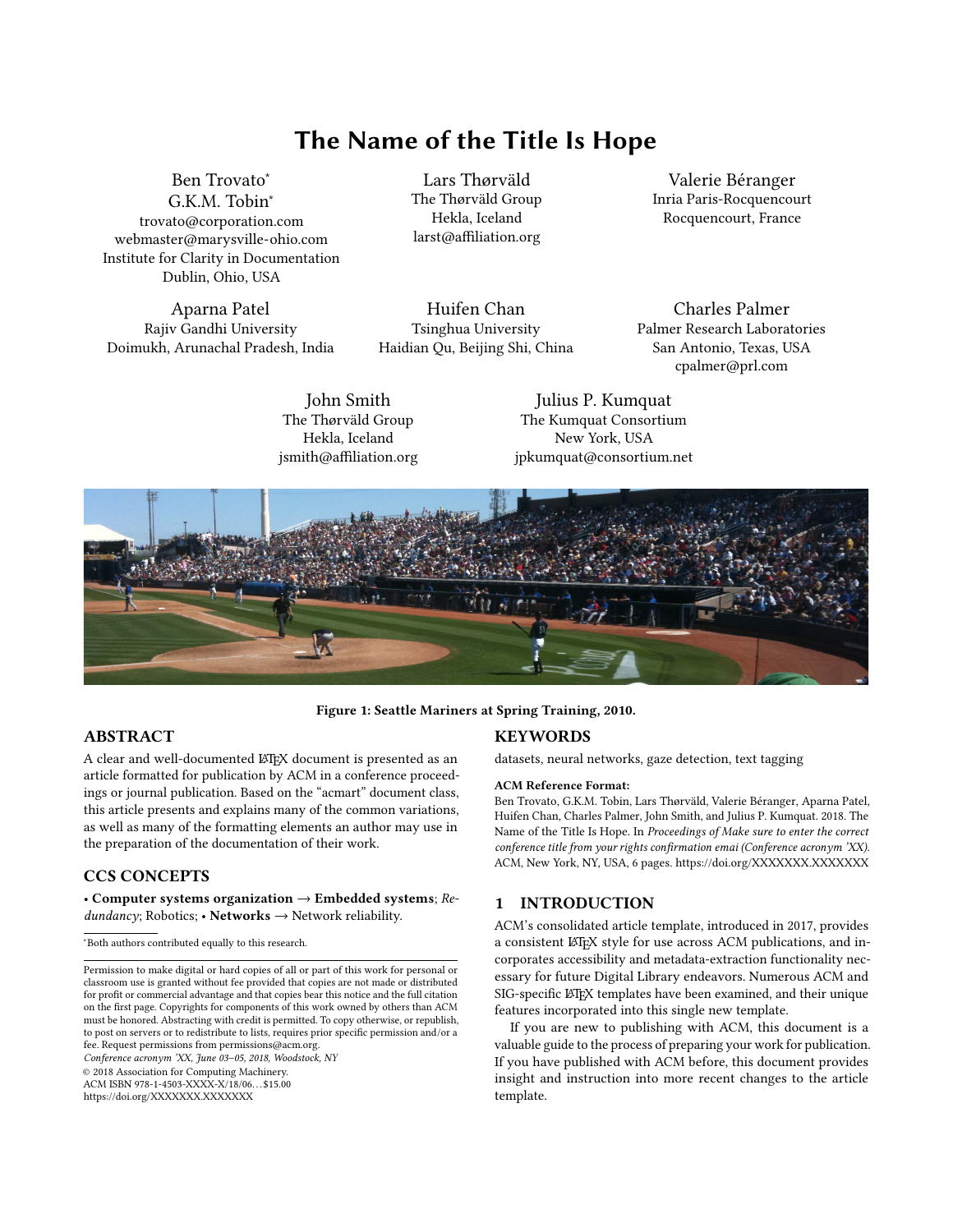The "acmart" document class can be used to prepare articles for any ACM publication — conference or journal, and for any stage of publication, from review to final "camera-ready" copy, to the author's own version, with very few changes to the source.

#### 2 TEMPLATE OVERVIEW

As noted in the introduction, the "acmart" document class can be used to prepare many different kinds of documentation — a double-blind initial submission of a full-length technical paper, a two-page SIGGRAPH Emerging Technologies abstract, a "cameraready" journal article, a SIGCHI Extended Abstract, and more — all by selecting the appropriate template style and template parameters.

This document will explain the major features of the document class. For further information, the LHEX User's Guide is available from [https://www.acm.org/publications/proceedings-template.](https://www.acm.org/publications/proceedings-template)

## 2.1 Template Styles

The primary parameter given to the "acmart" document class is the template style which corresponds to the kind of publication or SIG publishing the work. This parameter is enclosed in square brackets and is a part of the documentclass command:

\documentclass[STYLE]{acmart}

Journals use one of three template styles. All but three ACM journals use the acmsmall template style:

- acmsmall: The default journal template style.
- acmlarge: Used by JOCCH and TAP.
- acmtog: Used by TOG.

The majority of conference proceedings documentation will use the acmconf template style.

- acmconf: The default proceedings template style.
- sigchi: Used for SIGCHI conference articles.
- sigplan: Used for SIGPLAN conference articles.

### 2.2 Template Parameters

In addition to specifying the template style to be used in formatting your work, there are a number of template parameters which modify some part of the applied template style. A complete list of these parameters can be found in the *ETEX User's Guide*.

Frequently-used parameters, or combinations of parameters, include:

- anonymous,review: Suitable for a "double-blind" conference submission. Anonymizes the work and includes line numbers. Use with the command to print the submission's unique ID on each page of the work.
- authorversion: Produces a version of the work suitable for posting by the author.
- screen: Produces colored hyperlinks.

This document uses the following string as the first command in the source file:

\documentclass[sigconf]{acmart}

## 3 MODIFICATIONS

Modifying the template — including but not limited to: adjusting margins, typeface sizes, line spacing, paragraph and list definitions, and the use of the \vspace command to manually adjust the vertical spacing between elements of your work — is not allowed.

Your document will be returned to you for revision if modifications are discovered.

## 4 TYPEFACES

The "acmart" document class requires the use of the "Libertine" typeface family. Your TEX installation should include this set of packages. Please do not substitute other typefaces. The "lmodern" and "ltimes" packages should not be used, as they will override the built-in typeface families.

#### 5 TITLE INFORMATION

The title of your work should use capital letters appropriately <https://capitalizemytitle.com/> has useful rules for capitalization. Use the title command to define the title of your work. If your work has a subtitle, define it with the subtitle command. Do not insert line breaks in your title.

If your title is lengthy, you must define a short version to be used in the page headers, to prevent overlapping text. The title command has a "short title" parameter:

\title[short title]{full title}

## 6 AUTHORS AND AFFILIATIONS

Each author must be defined separately for accurate metadata identification. As an exception, multiple authors may share one affiliation. Authors' names should not be abbreviated; use full first names wherever possible. Include authors' e-mail addresses whenever possible.

Grouping authors' names or e-mail addresses, or providing an "e-mail alias," as shown below, is not acceptable:

\author{Brooke Aster, David Mehldau}

\email{dave,judy,steve@university.edu}

\email{firstname.lastname@phillips.org}

The authornote and authornotemark commands allow a note to apply to multiple authors — for example, if the first two authors of an article contributed equally to the work.

If your author list is lengthy, you must define a shortened version of the list of authors to be used in the page headers, to prevent overlapping text. The following command should be placed just after the last \author{} definition:

\renewcommand{\shortauthors}{McCartney, et al.}

Omitting this command will force the use of a concatenated list of all of the authors' names, which may result in overlapping text in the page headers.

The article template's documentation, available at [https://www.](https://www.acm.org/publications/proceedings-template) [acm.org/publications/proceedings-template,](https://www.acm.org/publications/proceedings-template) has a complete explanation of these commands and tips for their effective use.

Note that authors' addresses are mandatory for journal articles.

#### 7 RIGHTS INFORMATION

Authors of any work published by ACM will need to complete a rights form. Depending on the kind of work, and the rights management choice made by the author, this may be copyright transfer, permission, license, or an OA (open access) agreement.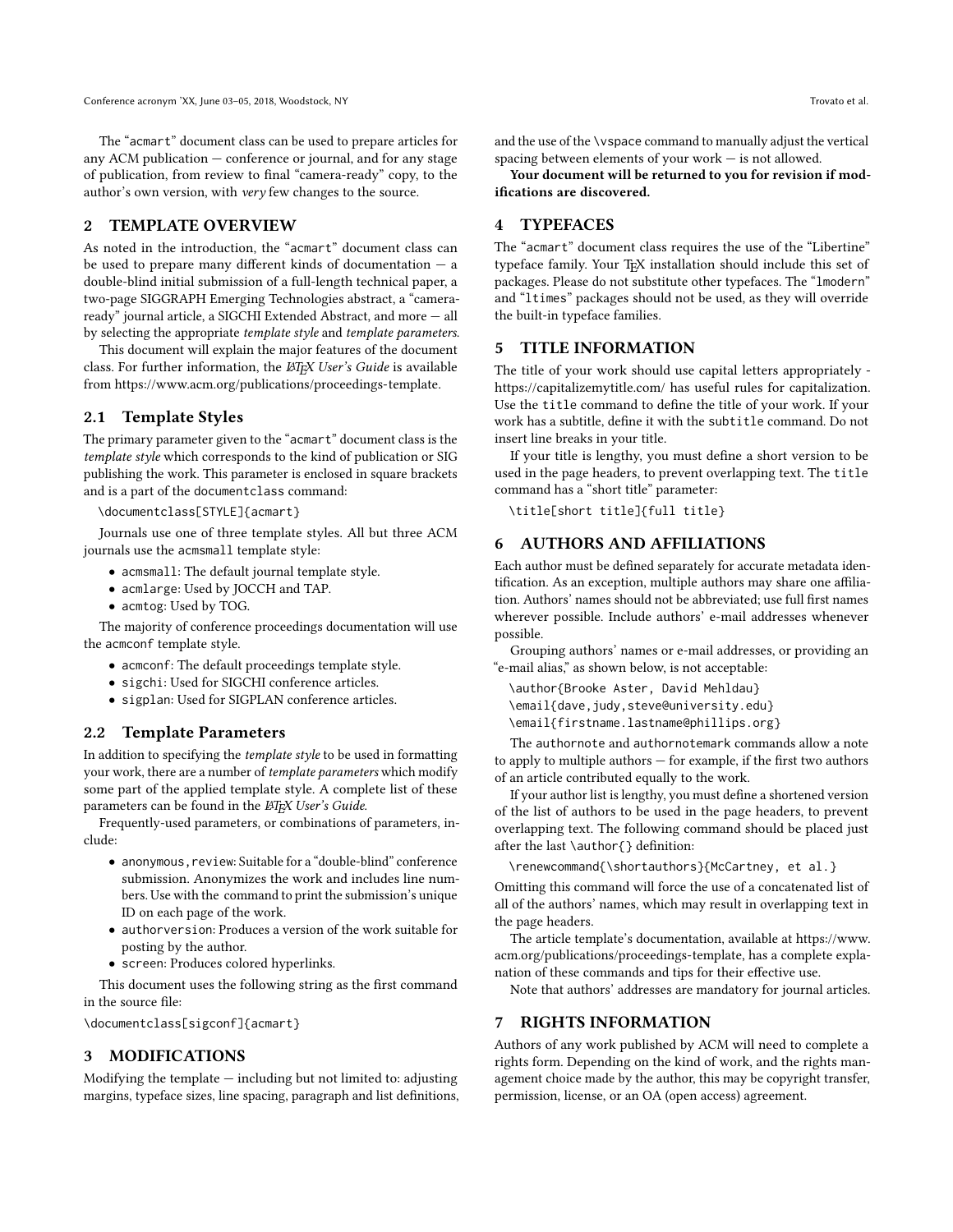Regardless of the rights management choice, the author will receive a copy of the completed rights form once it has been submitted. This form contains LATEX commands that must be copied into the source document. When the document source is compiled, these commands and their parameters add formatted text to several areas of the final document:

- the "ACM Reference Format" text on the first page.
- the "rights management" text on the first page.
- the conference information in the page header(s).

Rights information is unique to the work; if you are preparing several works for an event, make sure to use the correct set of commands with each of the works.

The ACM Reference Format text is required for all articles over one page in length, and is optional for one-page articles (abstracts).

# 8 CCS CONCEPTS AND USER-DEFINED **KEYWORDS**

Two elements of the "acmart" document class provide powerful taxonomic tools for you to help readers find your work in an online search.

The ACM Computing Classification System — [https://www.acm.](https://www.acm.org/publications/class-2012) [org/publications/class-2012](https://www.acm.org/publications/class-2012) — is a set of classifiers and concepts that describe the computing discipline. Authors can select entries from this classification system, via [https://dl.acm.org/ccs/ccs.cfm,](https://dl.acm.org/ccs/ccs.cfm) and generate the commands to be included in the LATEX source.

User-defined keywords are a comma-separated list of words and phrases of the authors' choosing, providing a more flexible way of describing the research being presented.

CCS concepts and user-defined keywords are required for for all articles over two pages in length, and are optional for one- and two-page articles (or abstracts).

#### 9 SECTIONING COMMANDS

Your work should use standard LATEX sectioning commands: section, subsection, subsubsection, and paragraph. They should be numbered; do not remove the numbering from the commands.

Simulating a sectioning command by setting the first word or words of a paragraph in boldface or italicized text is not allowed.

#### 10 TABLES

The "acmart" document class includes the "booktabs" package <https://ctan.org/pkg/booktabs> — for preparing high-quality tables.

Table captions are placed above the table.

Because tables cannot be split across pages, the best placement for them is typically the top of the page nearest their initial cite. To ensure this proper "floating" placement of tables, use the environment table to enclose the table's contents and the table caption. The contents of the table itself must go in the **tabular** environment, to be aligned properly in rows and columns, with the desired horizontal and vertical rules. Again, detailed instructions on tabular material are found in the *ETEX User's Guide*.

Immediately following this sentence is the point at which Table [1](#page-2-0) is included in the input file; compare the placement of the table here with the table in the printed output of this document.

Table 1: Frequency of Special Characters

<span id="page-2-0"></span>

| Non-English or Math Frequency Comments |             |                   |
|----------------------------------------|-------------|-------------------|
| Ø                                      | 1 in 1,000  | For Swedish names |
| $\pi$                                  | $1$ in $5$  | Common in math    |
| \$                                     | 4 in 5      | Used in business  |
| $\Psi^2$                               | 1 in 40,000 | Unexplained usage |

To set a wider table, which takes up the whole width of the page's live area, use the environment table\* to enclose the table's contents and the table caption. As with a single-column table, this wide table will "float" to a location deemed more desirable. Immediately following this sentence is the point at which Table [2](#page-3-0) is included in the input file; again, it is instructive to compare the placement of the table here with the table in the printed output of this document.

Always use midrule to separate table header rows from data rows, and use it only for this purpose. This enables assistive technologies to recognise table headers and support their users in navigating tables more easily.

## 11 MATH EQUATIONS

You may want to display math equations in three distinct styles: inline, numbered or non-numbered display. Each of the three are discussed in the next sections.

#### 11.1 Inline (In-text) Equations

A formula that appears in the running text is called an inline or in-text formula. It is produced by the math environment, which can be invoked with the usual \begin . . . \end construction or with the short form \$ . . . \$. You can use any of the symbols and structures, from  $\alpha$  to  $\omega$ , available in LATEX [\[24\]](#page-5-1); this section will simply show a few examples of in-text equations in context. Notice how this equation:  $\lim_{n\to\infty} x = 0$ , set here in in-line math style, looks slightly different when set in display style. (See next section).

# 11.2 Display Equations

A numbered display equation—one set off by vertical space from the text and centered horizontally—is produced by the equation environment. An unnumbered display equation is produced by the displaymath environment.

Again, in either environment, you can use any of the symbols and structures available in LATEX; this section will just give a couple of examples of display equations in context. First, consider the equation, shown as an inline equation above:

$$
\lim_{n \to \infty} x = 0 \tag{1}
$$

Notice how it is formatted somewhat differently in the displaymath environment. Now, we'll enter an unnumbered equation:

$$
\sum_{i=0}^\infty x+1
$$

and follow it with another numbered equation:

$$
\sum_{i=0}^{\infty} x_i = \int_0^{\pi+2} f \tag{2}
$$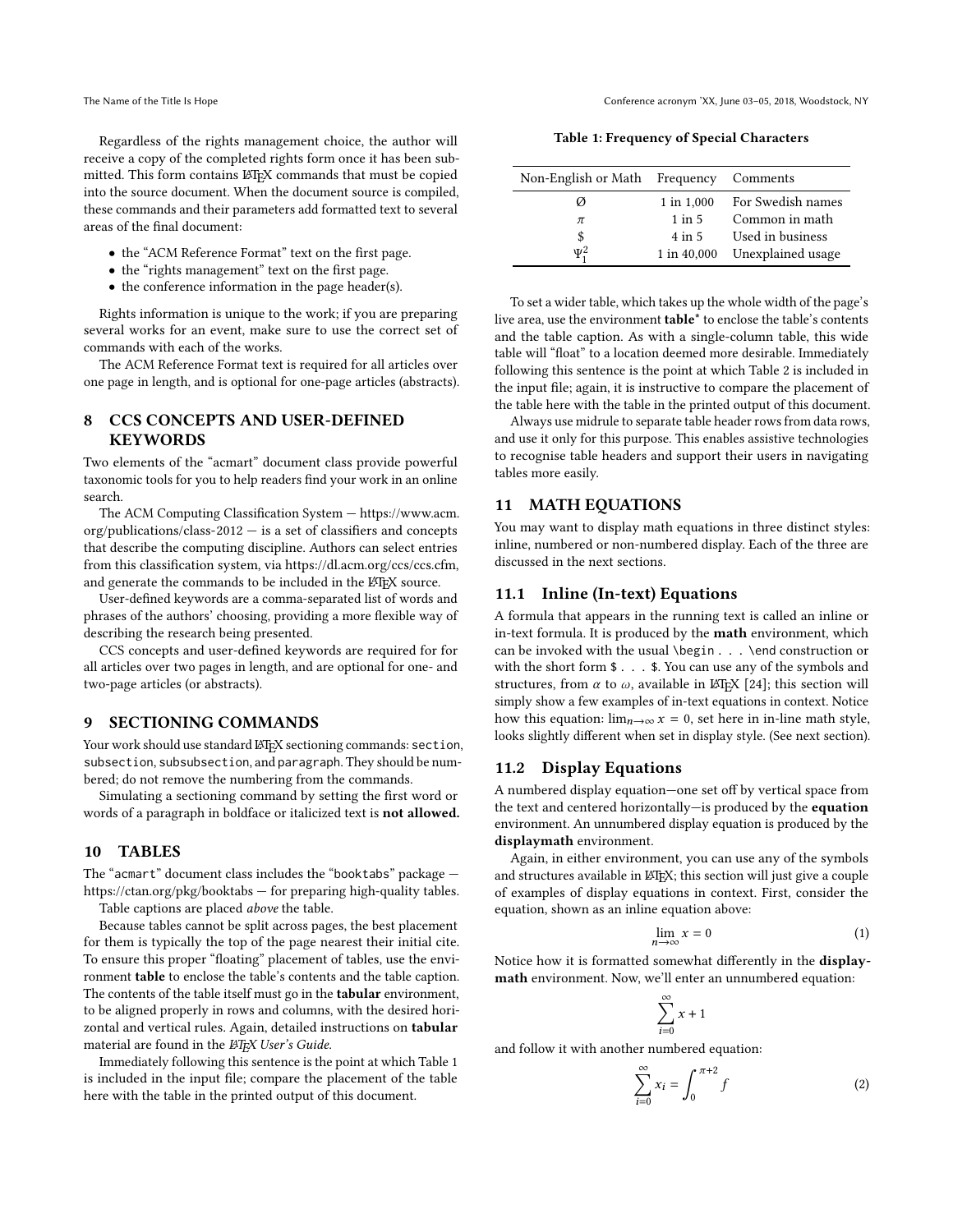| Command | A Number Comments |                  |
|---------|-------------------|------------------|
| \author | 100               | Author           |
| \table  | 300               | For tables       |
| \table* | 400               | For wider tables |

Table 2: Some Typical Commands

<span id="page-3-0"></span>just to demonstrate LATEX's able handling of numbering.

# 12 FIGURES

The "figure" environment should be used for figures. One or more images can be placed within a figure. If your figure contains thirdparty material, you must clearly identify it as such, as shown in the example below.





Your figures should contain a caption which describes the figure to the reader.

Figure captions are placed below the figure.

Every figure should also have a figure description unless it is purely decorative. These descriptions convey what's in the image to someone who cannot see it. They are also used by search engine crawlers for indexing images, and when images cannot be loaded.

A figure description must be unformatted plain text less than 2000 characters long (including spaces). Figure descriptions should not repeat the figure caption – their purpose is to capture important information that is not already provided in the caption or the main text of the paper. For figures that convey important and complex new information, a short text description may not be adequate. More complex alternative descriptions can be placed in an appendix and referenced in a short figure description. For example, provide a data table capturing the information in a bar chart, or a structured list representing a graph.

For additional information regarding how best to write figure descriptions and why doing this is so important, please see [https:](https://www.acm.org/publications/taps/describing-figures/) [//www.acm.org/publications/taps/describing-figures/.](https://www.acm.org/publications/taps/describing-figures/)

# 12.1 The "Teaser Figure"

A "teaser figure" is an image, or set of images in one figure, that are placed after all author and affiliation information, and before the body of the article, spanning the page. If you wish to have such a figure in your article, place the command immediately before the \maketitle command:

\begin{teaserfigure} \includegraphics[width=\textwidth]{sampleteaser} \caption{figure caption} \Description{figure description} \end{teaserfigure}

# 13 CITATIONS AND BIBLIOGRAPHIES

The use of BibT<sub>E</sub>X for the preparation and formatting of one's references is strongly recommended. Authors' names should be complete — use full first names ("Donald E. Knuth") not initials  $("D. E. Knuth")$  — and the salient identifying features of a reference should be included: title, year, volume, number, pages, article DOI, etc.

The bibliography is included in your source document with these two commands, placed just before the \end{document} command:

\bibliographystyle{ACM-Reference-Format}

\bibliography{bibfile}

where "bibfile" is the name, without the ".bib" suffix, of the BibTEX file.

Citations and references are numbered by default. A small number of ACM publications have citations and references formatted in the "author year" style; for these exceptions, please include this command in the **preamble** (before the command "\begin{document}") of your LATEX source:

\citestyle{acmauthoryear}

Some examples. A paginated journal article [\[2\]](#page-4-0), an enumerated journal article [\[10\]](#page-4-1), a reference to an entire issue [\[9\]](#page-4-2), a monograph (whole book) [\[23\]](#page-5-2), a monograph/whole book in a series (see 2a in spec. document) [\[17\]](#page-4-3), a divisible-book such as an anthology or compilation [\[12\]](#page-4-4) followed by the same example, however we only output the series if the volume number is given [\[13\]](#page-4-5) (so Editor00a's series should NOT be present since it has no vol. no.), a chapter in a divisible book [\[35\]](#page-5-3), a chapter in a divisible book in a series [\[11\]](#page-4-6), a multi-volume work as book [\[22\]](#page-5-4), a couple of articles in a proceedings (of a conference, symposium, workshop for example) (paginated proceedings article) [\[3,](#page-4-7) [15\]](#page-4-8), a proceedings article with all possible elements [\[34\]](#page-5-5), an example of an enumerated proceedings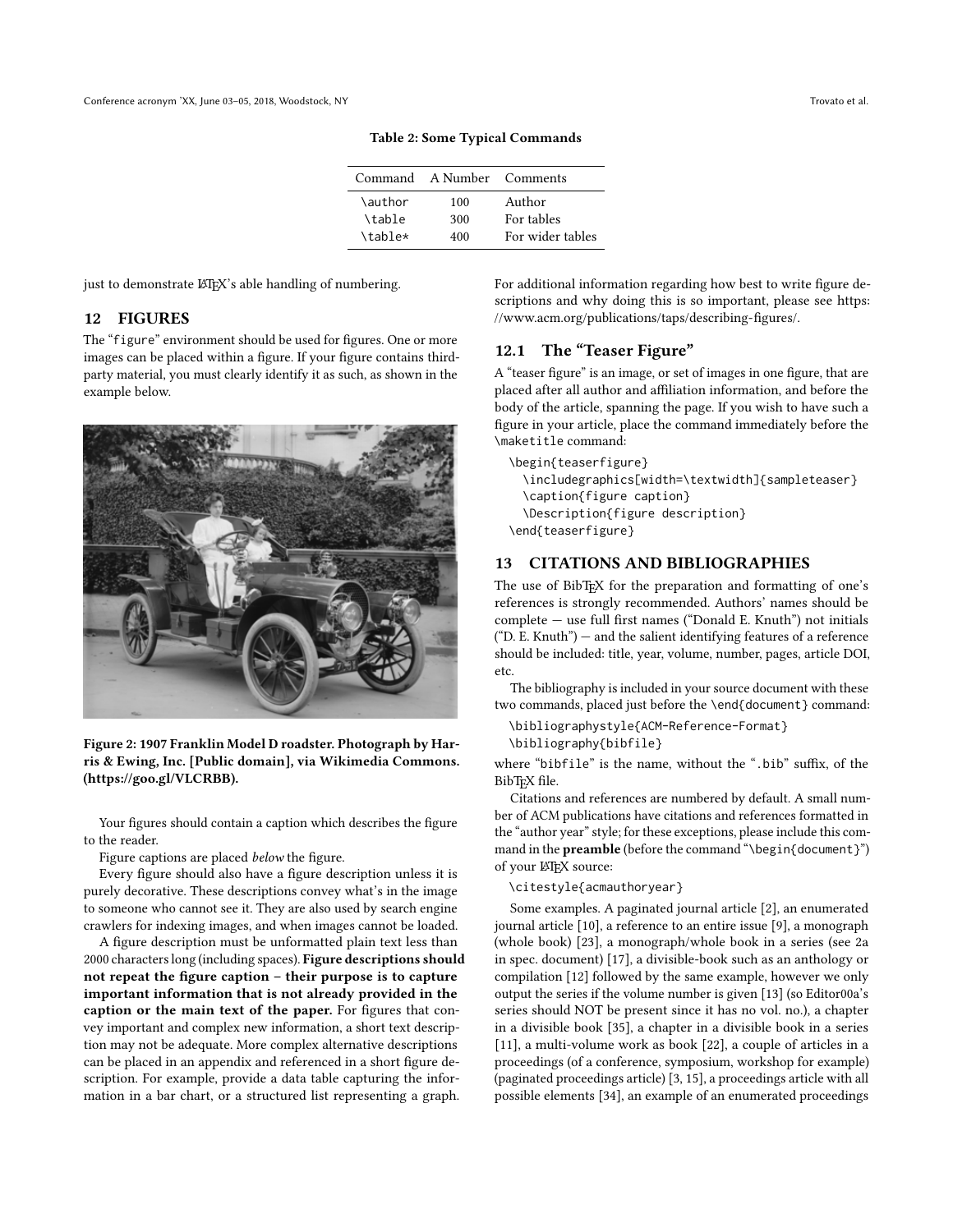article [\[14\]](#page-4-9), an informally published work [\[16\]](#page-4-10), a couple of preprints [\[6,](#page-4-11) [7\]](#page-4-12), a doctoral dissertation [\[8\]](#page-4-13), a master's thesis: [\[4\]](#page-4-14), an online document / world wide web resource [\[1,](#page-4-15) [28,](#page-5-6) [36\]](#page-5-7), a video game (Case 1) [\[27\]](#page-5-8) and (Case 2) [\[26\]](#page-5-9) and [\[25\]](#page-5-10) and (Case 3) a patent [\[33\]](#page-5-11), work accepted for publication [\[30\]](#page-5-12), 'YYYYb'-test for prolific author [\[31\]](#page-5-13) and [\[32\]](#page-5-14). Other cites might contain 'duplicate' DOI and URLs (some SIAM articles) [\[21\]](#page-5-15). Boris / Barbara Beeton: multi-volume works as books [\[19\]](#page-4-16) and [\[18\]](#page-4-17). A couple of citations with DOIs: [\[20,](#page-5-16) [21\]](#page-5-15). Online citations: [\[36](#page-5-7)[–38\]](#page-5-17). Artifacts: [\[29\]](#page-5-18) and [\[5\]](#page-4-18).

# 14 ACKNOWLEDGMENTS

Identification of funding sources and other support, and thanks to individuals and groups that assisted in the research and the preparation of the work should be included in an acknowledgment section, which is placed just before the reference section in your document.

This section has a special environment:

\begin{acks}

... \end{acks}

so that the information contained therein can be more easily collected during the article metadata extraction phase, and to ensure consistency in the spelling of the section heading.

Authors should not prepare this section as a numbered or unnumbered \section; please use the "acks" environment.

## 15 APPENDICES

If your work needs an appendix, add it before the "\end{document}" command at the conclusion of your source document.

Start the appendix with the "appendix" command:

\appendix

and note that in the appendix, sections are lettered, not numbered. This document has two appendices, demonstrating the section and subsection identification method.

## 16 MULTI-LANGUAGE PAPERS

Papers may be written in languages other than English or include titles, subtitles, keywords and abstracts in different languages (as a rule, a paper in a language other than English should include an English title and an English abstract). Use language=... for every language used in the paper. The last language indicated is the main language of the paper. For example, a French paper with additional titles and abstracts in English and German may start with the following command

\documentclass[sigconf, language=english, language=german, language=french]{acmart}

The title, subtitle, keywords and abstract will be typeset in the main language of the paper. The commands \translatedXXX, XXX begin title, subtitle and keywords, can be used to set these elements in the other languages. The environment translatedabstract is used to set the translation of the abstract. These commands and environment have a mandatory first argument: the language of the second argument. See sample-sigconf-i13n.tex file for examples of their usage.

#### 17 SIGCHI EXTENDED ABSTRACTS

The "sigchi-a" template style (available only in LATEX and not in Word) produces a landscape-orientation formatted article, with a wide left margin. Three environments are available for use with the "sigchi-a" template style, and produce formatted output in the margin:

**sidebar**: Place formatted text in the margin. **marginfigure**: Place a figure in the margin. **margintable**: Place a table in the margin.

# ACKNOWLEDGMENTS

To Robert, for the bagels and explaining CMYK and color spaces.

### REFERENCES

- <span id="page-4-15"></span>[1] Rafal Ablamowicz and Bertfried Fauser. 2007. CLIFFORD: a Maple 11 Package for Clifford Algebra Computations, version 11. Retrieved February 28, 2008 from <http://math.tntech.edu/rafal/cliff11/index.html>
- <span id="page-4-0"></span>[2] Patricia S. Abril and Robert Plant. 2007. The patent holder's dilemma: Buy, sell, or troll? Commun. ACM 50, 1 (Jan. 2007), 36–44. [https://doi.org/10.1145/1188913.](https://doi.org/10.1145/1188913.1188915) [1188915](https://doi.org/10.1145/1188913.1188915)
- <span id="page-4-7"></span>[3] Sten Andler. 1979. Predicate Path expressions. In Proceedings of the 6th. ACM SIGACT-SIGPLAN symposium on Principles of Programming Languages (POPL '79). ACM Press, New York, NY, 226–236.<https://doi.org/10.1145/567752.567774>
- <span id="page-4-14"></span>[4] David A. Anisi. 2003. Optimal Motion Control of a Ground Vehicle. Master's thesis. Royal Institute of Technology (KTH), Stockholm, Sweden.
- <span id="page-4-18"></span>[5] Sam Anzaroot and Andrew McCallum. 2013. UMass Citation Field Extraction Dataset. Retrieved May 27, 2019 from [http://www.iesl.cs.umass.edu/data/data](http://www.iesl.cs.umass.edu/data/data-umasscitationfield)[umasscitationfield](http://www.iesl.cs.umass.edu/data/data-umasscitationfield)
- <span id="page-4-11"></span>[6] Sam Anzaroot, Alexandre Passos, David Belanger, and Andrew McCallum. 2014. Learning Soft Linear Constraints with Application to Citation Field Extraction. arXiv[:1403.1349](https://arxiv.org/abs/1403.1349)
- <span id="page-4-12"></span>[7] Lutz Bornmann, K. Brad Wray, and Robin Haunschild. 2019. Citation concept analysis (CCA)—A new form of citation analysis revealing the usefulness of concepts for other researchers illustrated by two exemplary case studies including classic books by Thomas S. Kuhn and Karl R. Popper. arXiv[:1905.12410](https://arxiv.org/abs/1905.12410) [cs.DL]
- <span id="page-4-13"></span>[8] Kenneth L. Clarkson. 1985. Algorithms for Closest-Point Problems (Computational Geometry). Ph. D. Dissertation. Stanford University, Palo Alto, CA. UMI Order Number: AAT 8506171.
- <span id="page-4-2"></span>[9] Jacques Cohen (Ed.). 1996. Special issue: Digital Libraries. Commun. ACM 39, 11 (Nov. 1996).
- <span id="page-4-1"></span>[10] Sarah Cohen, Werner Nutt, and Yehoshua Sagic. 2007. Deciding equivalances among conjunctive aggregate queries. J. ACM 54, 2, Article 5 (April 2007), 50 pages.<https://doi.org/10.1145/1219092.1219093>
- <span id="page-4-6"></span>[11] Bruce P. Douglass, David Harel, and Mark B. Trakhtenbrot. 1998. Statecarts in use: structured analysis and object-orientation. In Lectures on Embedded Systems, Grzegorz Rozenberg and Frits W. Vaandrager (Eds.). Lecture Notes in Computer Science, Vol. 1494. Springer-Verlag, London, 368–394. [https://doi.org/10.1007/3-](https://doi.org/10.1007/3-540-65193-4_29) [540-65193-4\\_29](https://doi.org/10.1007/3-540-65193-4_29)
- <span id="page-4-4"></span>[12] Ian Editor (Ed.). 2007. The title of book one (1st. ed.). The name of the series one, Vol. 9. University of Chicago Press, Chicago. [https://doi.org/10.1007/3-540-](https://doi.org/10.1007/3-540-09237-4) [09237-4](https://doi.org/10.1007/3-540-09237-4)
- <span id="page-4-5"></span>[13] Ian Editor (Ed.). 2008. The title of book two (2nd. ed.). University of Chicago Press, Chicago, Chapter 100.<https://doi.org/10.1007/3-540-09237-4>
- <span id="page-4-9"></span>[14] Matthew Van Gundy, Davide Balzarotti, and Giovanni Vigna. 2007. Catch me, if you can: Evading network signatures with web-based polymorphic worms. In Proceedings of the first USENIX workshop on Offensive Technologies (WOOT '07). USENIX Association, Berkley, CA, Article 7, 9 pages.
- <span id="page-4-8"></span>[15] Torben Hagerup, Kurt Mehlhorn, and J. Ian Munro. 1993. Maintaining Discrete Probability Distributions Optimally. In Proceedings of the 20th International Colloquium on Automata, Languages and Programming (Lecture Notes in Computer Science, Vol. 700). Springer-Verlag, Berlin, 253–264.
- <span id="page-4-10"></span>[16] David Harel. 1978. LOGICS of Programs: AXIOMATICS and DESCRIPTIVE POWER. MIT Research Lab Technical Report TR-200. Massachusetts Institute of Technology, Cambridge, MA.
- <span id="page-4-3"></span>[17] David Harel. 1979. First-Order Dynamic Logic. Lecture Notes in Computer Science, Vol. 68. Springer-Verlag, New York, NY.<https://doi.org/10.1007/3-540-09237-4>
- <span id="page-4-17"></span>[18] Lars Hörmander. 1985. The analysis of linear partial differential operators. III. Grundlehren der Mathematischen Wissenschaften [Fundamental Principles of Mathematical Sciences], Vol. 275. Springer-Verlag, Berlin, Germany. viii+525 pages. Pseudodifferential operators.
- <span id="page-4-16"></span>[19] Lars Hörmander. 1985. The analysis of linear partial differential operators. IV. Grundlehren der Mathematischen Wissenschaften [Fundamental Principles of